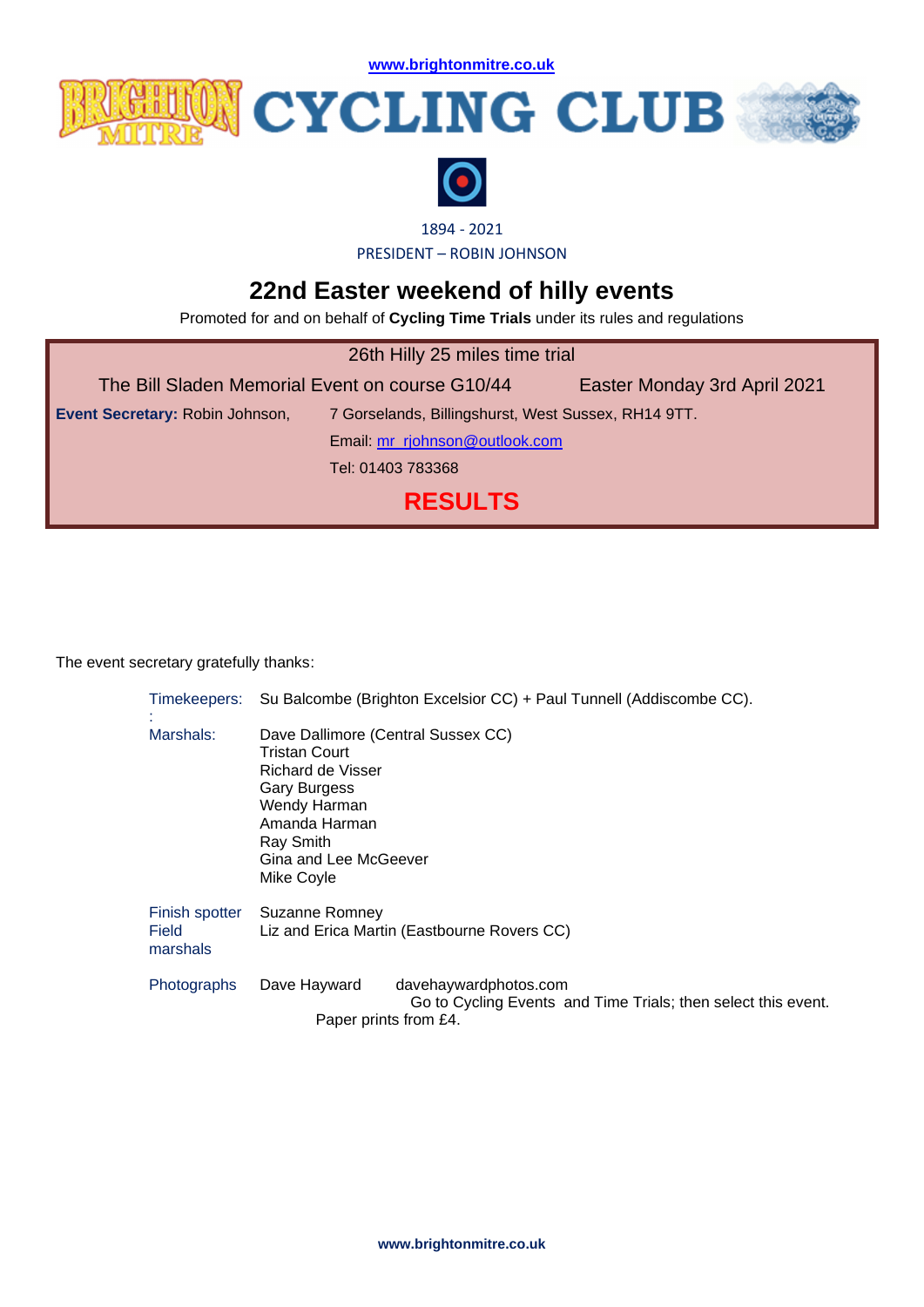Course G.S/999

|                                                                                                                                                                        |                                                                                                                                                                          | <b>Prizes</b>                                                                                                                                         |                                                                                              |                                                      |
|------------------------------------------------------------------------------------------------------------------------------------------------------------------------|--------------------------------------------------------------------------------------------------------------------------------------------------------------------------|-------------------------------------------------------------------------------------------------------------------------------------------------------|----------------------------------------------------------------------------------------------|------------------------------------------------------|
| TT BIKES' "25":<br><b>FIRST MAN</b><br>2 <sup>nd Man</sup><br>3rd Man<br>Ath Man<br>5th Man                                                                            | Ross Holland<br>Lukas Nerurkar<br><b>Peter Merritt</b><br><b>Samuel Painter</b><br><b>Steve Kane</b>                                                                     | Saint Piran<br>VC de Londres<br><b>TBW23 Stuart Hall Cycling</b><br><b>TBW23 Stuart Hall Cycling</b><br><b>Team TMC</b>                               | 00:57:08<br>00:58:07<br>00:58:12<br>00:58:14<br>00:59:54                                     | £60<br>£40<br>£30<br>£20<br>£15                      |
| 1 <sup>st</sup> Woman<br>2nd Woman                                                                                                                                     | Gemma Freeman-<br>Victoria Miller                                                                                                                                        | <b>Brighton Triathlon club</b><br><b>Brighton Mitre CC</b>                                                                                            | 01:15:33<br>01:17:32                                                                         | £60<br>£40                                           |
| 3rd Woman                                                                                                                                                              | <b>Tracey Williams</b>                                                                                                                                                   | <b>Brighton Mitre CC</b>                                                                                                                              | 01:22:24                                                                                     | £30                                                  |
| 4th Woman<br>5th Woman                                                                                                                                                 | Lisa Tourret<br>Clare Johnson                                                                                                                                            | <b>Brighton Mitre CC</b><br><b>Brighton Mitre CC</b>                                                                                                  | 01:26:18<br>01:26:38                                                                         | £20<br>£15                                           |
| <b>ROAD</b><br><b>BIKES</b><br>"25":<br>1st Man<br>2nd Man<br>3rd Man<br>4th Man<br>1st Woman<br>2nd Woman<br>3rd Woman<br>4th Woman                                   | <b>Nick Tyrie</b><br>James Bonham<br><b>Neil Harrigan</b><br><b>Isaac Wright</b><br><b>Joss Lowden</b><br>Anya Tamplin<br><b>Georgie Little</b><br><b>Rachel Carless</b> | Primera-Teamjobs<br>Paceline RT<br>Gemini BC<br>Project 51<br>Drops - Le Col<br>HuntBikeWheels.com<br>HuntBikeWheels.com<br><b>Brighton Mitre CC</b>  | 01:01:06<br>01:01:59<br>01:02:59<br>01:03:23<br>01:04:09<br>01:15:45<br>01:19:12<br>01:24:33 | £50<br>£35<br>£25<br>£20<br>£50<br>£35<br>£25<br>£20 |
| <b>COMBINED</b><br><b>EVENTS:</b><br>1st Vet (40-44)<br>1st Vet (45-49)<br>1st Vet (50-54)<br>1st Vet (55-59)<br>1st Vet (60-64)<br>1st Vet (65-69)<br>1st Vet (70-74) | James Bonham<br><b>Mark Smith</b><br><b>Ben Cumpstone</b><br><b>Keith Walker</b><br><b>Les Liddiard</b><br><b>Mark Vowells</b><br>Don Parker                             | Paceline RT<br>Crawley Whls.<br><b>Brighton Mitre CC</b><br><b>Wigmore CC</b><br><b>GS Vecchi</b><br>San Fairy Ann CC Ltd<br><b>Brighton Mitre CC</b> | 01:01:59<br>01:02:04<br>01:10:17<br>01:04:59<br>01:11:22<br>01:20:31<br>01:17:02             | £20<br>£20<br>£20<br>£20<br>£20<br>£20<br>£20        |
| <b>1ST TEAM:</b>                                                                                                                                                       | PROJECT 51                                                                                                                                                               | <b>Paul Newsome</b><br><b>Isaac Wright</b><br><b>Adam Cotterell</b>                                                                                   | 3:10:54                                                                                      | £30 each                                             |
| 2 <sup>nd</sup> Team                                                                                                                                                   | <b>TEAM TMC</b>                                                                                                                                                          | Steve Kane<br><b>Martin Gibbs</b><br><b>Robert Lovett</b>                                                                                             | 3:11:17                                                                                      | £20 each                                             |

*Please return next Easter and bring some clubmates with you – we need you to assist in the continuance of this event on this unique course.*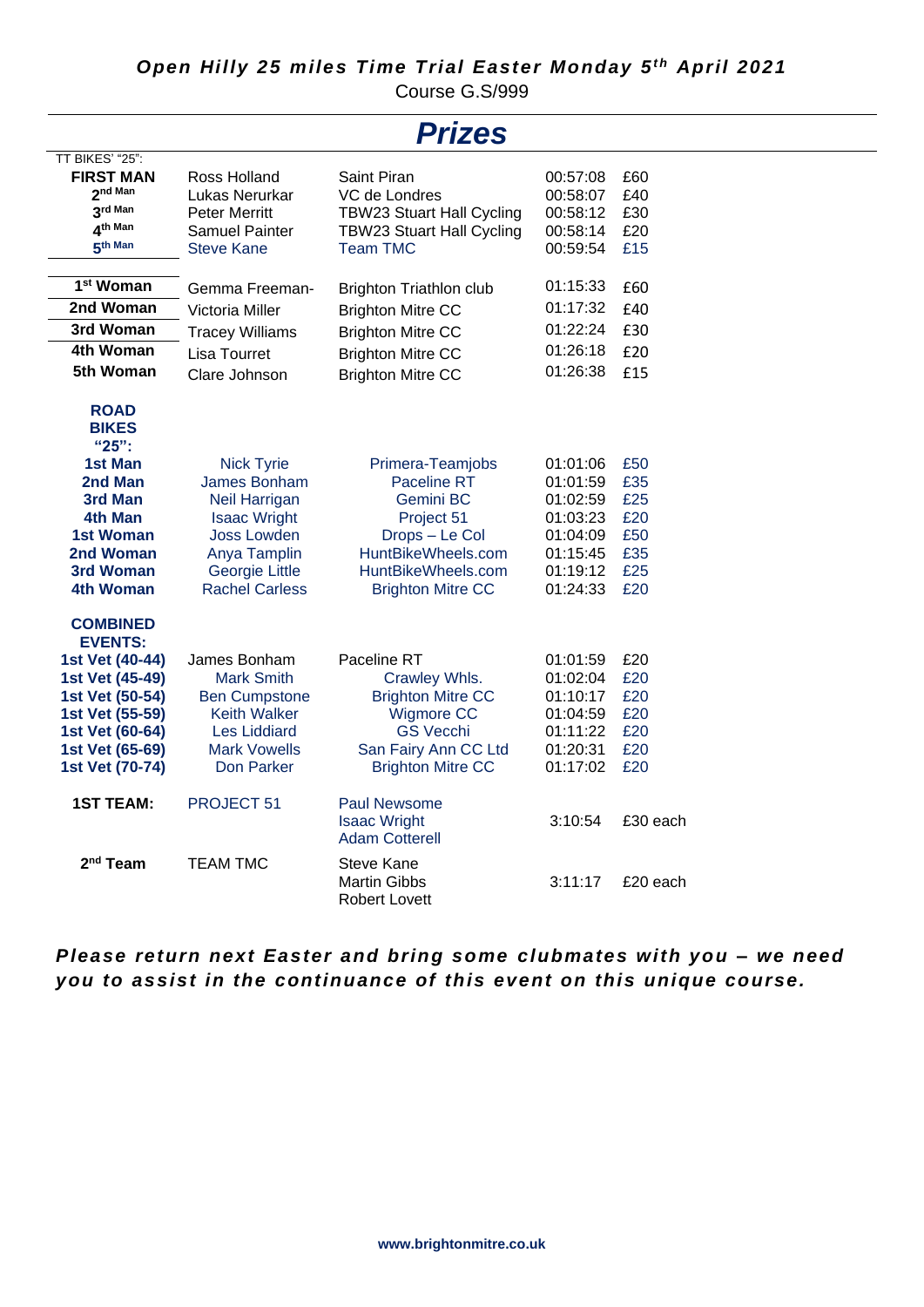## *Open Hilly 25 miles Time Trial Easter Monday 5 t h April 2021* Course G.S/999

**Pos Name Club Actual Time** 1 Ross Holland Saint Piran 60:57:08 2 Lukas Nerurkar VC de Londres 00:58:07 3 Peter Merritt TBW23 Stuart Hall Cycling 00:58:12 4 Samuel Painter TBW23 Stuart Hall Cycling 00:58:14 5 Steve Kane Team TMC 00:59:54 6 Justin Webb A3crg 01:01:48 7 Matt Sumpton Dulwich Paragon CC 01:01:51 8 Mark Smith Crawley Whls. 61:02:04 9 Paul Newsome Project 51 Protect 51 01:02:07 10 Martin Kober Abellio-SFA RT 01:03:02 11 Cris Coxon Brighton Mitre CC 01:04:35 12 Stuart Bettis HuntBikeWheels.com 01:04:37 13 Keith Walker **Wigmore CC** 01:04:59 14 Nik Allen Worthing Excelsior CC 01:05:19 15 Gareth Williams Twickenham CC 01:05:22 16 Martin Gibbs Team TMC 01:05:26 17 John Tindell **Brighton Mitre CC** 01:05:52 18 Robert Lovett Team TMC 11:05:57 19 Jack Smith Brighton Mitre CC 01:06:39 20 George Sloan VC de Londres 01:07:25 21 Joe Walker Brighton Mitre CC 01:07:29 22 Nick Sturman Team TMC 01:08:16 23 Andrej Horvath Brighton Mitre CC 01:08:50 24 Ben Cumpstone Brighton Mitre CC 01:10:17 25 John Marinko Brighton Mitre CC 01:11:33 26 Daniel Magrizos Brighton Mitre CC 01:12:10 27 Paul Atkinson VC St. Raphael 01:14:07 28 Jim Whitelegg Brighton Mitre CC 01:14:20 29 Vince Freeman Sussex Revolution VC 01:15:30 30 Gemma Freeman Brighton Triathlon club 01:15:33 31 Tom Sanderson Phoenix CC 01:16:54 32 Donald Parker Brighton Mitre CC 01:17:02 33 Victoria Miller Brighton Mitre CC 01:17:32 34 Geoff Pike Brighton Phoenix AC 01:18:48 35 Peter Owen Norwood Paragon CC 01:19:37 36 Jamie Smith Brighton Mitre CC 01:19:42 37 Mark Vowells – Trike San Fairy Ann CC Ltd. 01:20:31 38 Tracey Williams Brighton Mitre CC 01:22:24 39 Lisa Tourret Brighton Mitre CC 01:26:18 40 Clare Johnson Brighton Mitre CC 01:26:38 41 Robin Johnson Brighton Mitre CC 01:33:16 42 Thomas Day Penge CC 01:33:52 43 Eleanor Chaplin Brighton Mitre CC 01:34:08 44 Scott Bartha **Brighton Mitre CC** 01:40:49 45 Virginia Ponsford Brighton Mitre CC 01:44:17

TT Bikes' "25":

D.N.S.: nos. 2, 4, 8, 12, 21, 24, 30, 49, 50, 55, 56.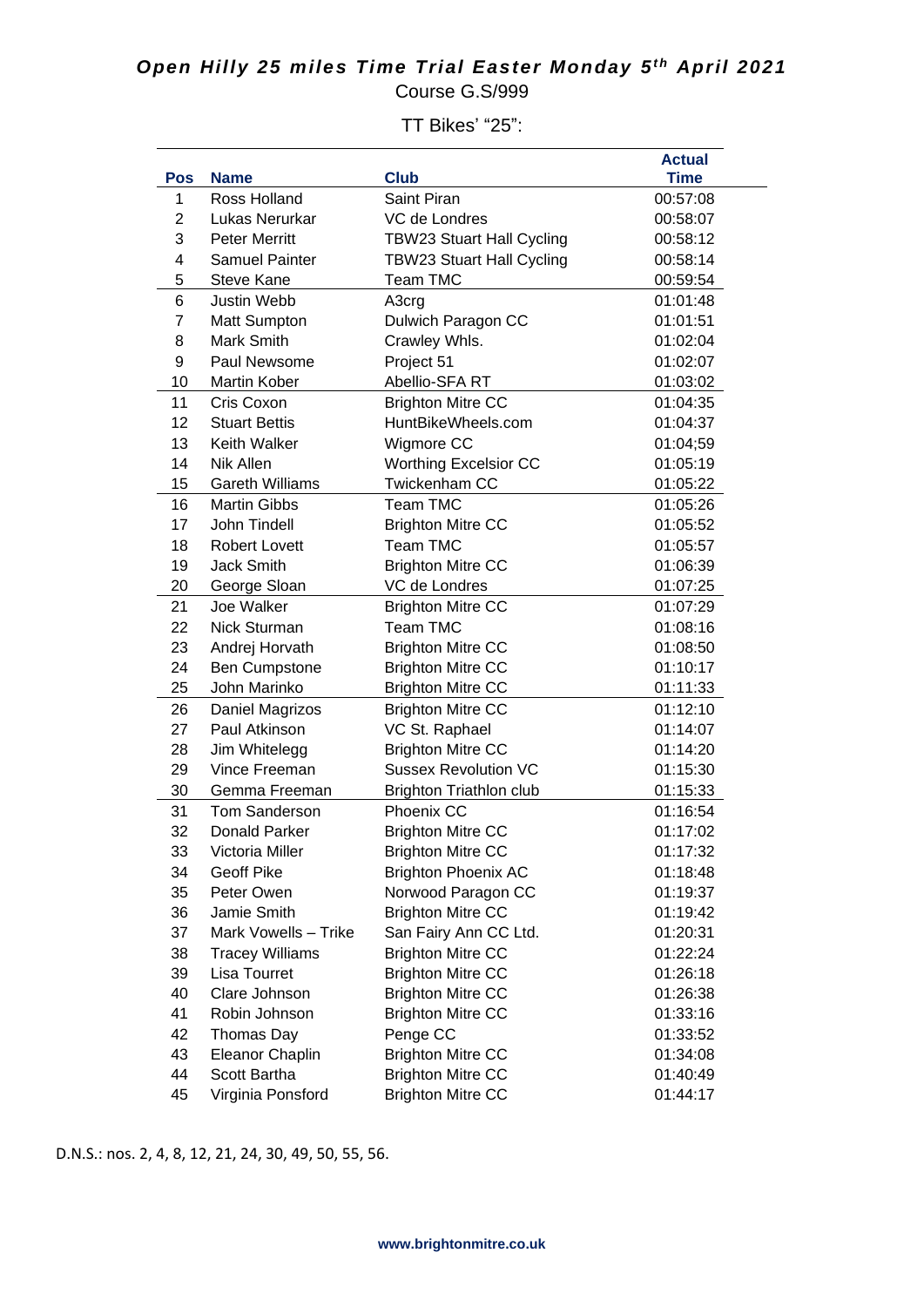## ROAD BIKES' "25":

| $\mathbf{1}$ | Nick Tyrie               | Primera-Teamjobs             | 01:01:06 |
|--------------|--------------------------|------------------------------|----------|
| 2            | James Bonham             | Paceline RT                  | 01:01:59 |
| 3            | Neil Harrigan            | Gemini BC                    | 01:02:59 |
| 4            | <b>Isaac Wright</b>      | Project 51                   | 01:03:23 |
| 5            | Joss Lowden              | Drops - Le Col s/b Tempur    | 01:04:09 |
| 6            | Patrick Brown            | HuntBikeWheels.com           | 01:04:16 |
| 7            | Mark Day                 | HuntBikeWheels.com           | 01:04:30 |
| 8            | <b>Adam Cotterell</b>    | Project 51                   | 01:05:24 |
| 9            | Jordan Calcutt           | Dulwich Paragon CC           | 01:05:41 |
| 10           | Charlie Heffernan        | HuntBikeWheels.com           | 01:05:54 |
| 11           | <b>Richard Cartland</b>  | HuntBikeWheels.com           | 01:06:10 |
| 12           | <b>Ben Dewey</b>         | <b>Sussex Revolution VC</b>  | 01:06:51 |
| 13           | Paul Barnard             | Precise Performance RT       | 01:07:13 |
| 14           | Jack Dunne               | Lindfield Coffee Works       | 01:07:33 |
| 15           | <b>Francis Schofield</b> | <b>Brighton Mitre CC</b>     | 01:07:51 |
| 16           | Dan Ellis                | <b>BTNRT</b>                 | 01:07:52 |
| 17           | Marek Shafer             | <b>Brighton Mitre CC</b>     | 01:08:29 |
| 18           | Tom Houghton             | <b>Team TMC</b>              | 01:08:48 |
| 19           | Paul Thatcher            | <b>Brighton Mitre CC</b>     | 01:09:27 |
| 20           | Kelvin Newman            | <b>Worthing Excelsior CC</b> | 01:09:29 |
| 21           | lain Duncan              | Crawley Whls.                | 01:09:41 |
| 22           | Nathan Delaney           | Project 51                   | 01:10:30 |
| 23           | Stanimir Bolyarov        | HuntBikeWheels.com           | 01:10:42 |
| 24           | <b>Tony Reeves</b>       | <b>GS Stella</b>             | 01:10:50 |
| 25           | Lee Messenger            | Project 51                   | 01:10:59 |